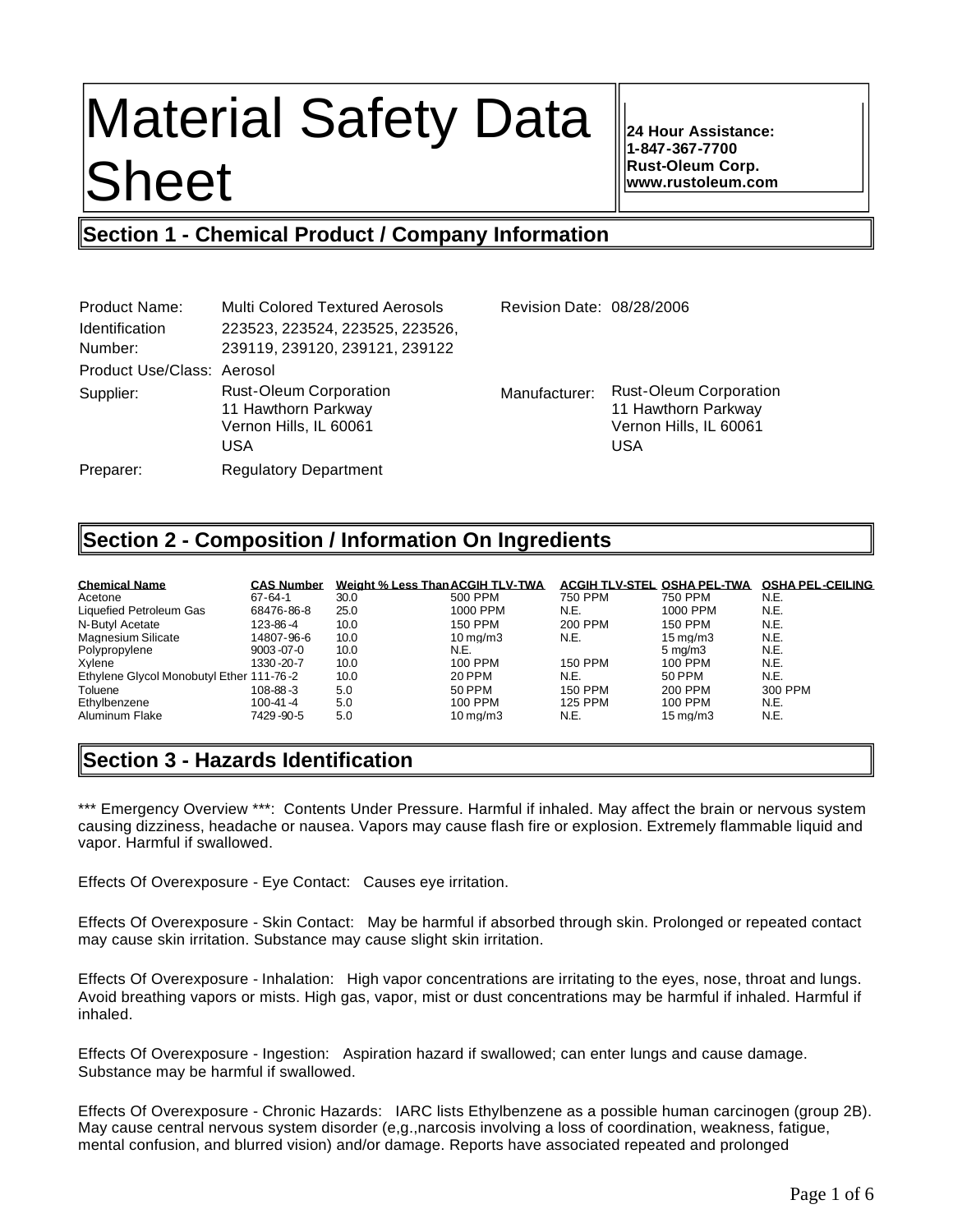occupational overexposure to solvents with permanent brain and nervous system damage. Overexposure to xylene in laboratory animals has been associated with liver abnormalities, kidney, lung, spleen, eye and blood damage as well as reproductive disorders. Effects in humans, due to chronic overexposure, have included liver, cardiac abnormalities and nervous system damage. Overexposure to toluene in laboratory animals has been associated with liver abnormalities, kidney, lung and spleen damage. Effects in humans have included liver and cardiac abnormalities.

Primary Route(s) Of Entry: Skin Contact, Skin Absorption, Inhalation, Eye Contact

## **Section 4 - First Aid Measures**

First Aid - Eye Contact: Hold eyelids apart and flush with plenty of water for at least 15 minutes. Get medical attention.

First Aid - Skin Contact: Wash with soap and water. Get medical attention if irritation develops or persists.

First Aid - Inhalation: If you experience difficulty in breathing, leave the area to obtain fresh air. If continued difficulty is experienced, get medical assistance immediately.

First Aid - Ingestion: Aspiration hazard: Do not induce vomiting or give anything by mouth because this material can enter the lungs and cause severe lung damage. Get immediate medical attention.

# **Section 5 - Fire Fighting Measures**

Flash Point: -156 F LOWER EXPLOSIVE LIMIT: 0.7 % (Setaflash) UPPER EXPLOSIVE LIMIT : 22.0 %

Extinguishing Media: Dry Chemical, Foam, Water Fog

Unusual Fire And Explosion Hazards: Perforation of the pressurized container may cause bursting of the can. Isolate from heat, electrical equipment, sparks and open flame. FLASH POINT IS LESS THAN 20 $\degree$ . F. -EXTREMELY FLAMMABLE LIQUID AND VAPOR! Water spray may be ineffective. Closed containers may explode when exposed to extreme heat. Vapors may form explosive mixtures with air. Vapors can travel to a source of ignition and flash back. Keep containers tightly closed.

Special Firefighting Procedures: Evacuate area and fight fire from a safe distance.

## **Section 6 - Accidental Release Measures**

Steps To Be Taken If Material Is Released Or Spilled: Remove all sources of ignition, ventilate area and remove with inert absorbent and non-sparking tools. Dispose of according to local, state (provincial) and federal regulations. Do not incinerate closed containers. Contain spilled liquid with sand or earth. DO NOT use combustible materials such as sawdust.

# **Section 7 - Handling And Storage**

Handling: Use only in a well-ventilated area. Wash hands before eating. Wash thoroughly after handling. Avoid breathing vapor or mist. Follow all MSDS/label precautions even after container is emptied because it may retain product residues.

Storage: Do not store above 120 ° F. Store large quantities in buildings designed and protected for storage of NFPA Class I flammable liquids. Keep containers tightly closed. Isolate from heat, electrical equipment, sparks and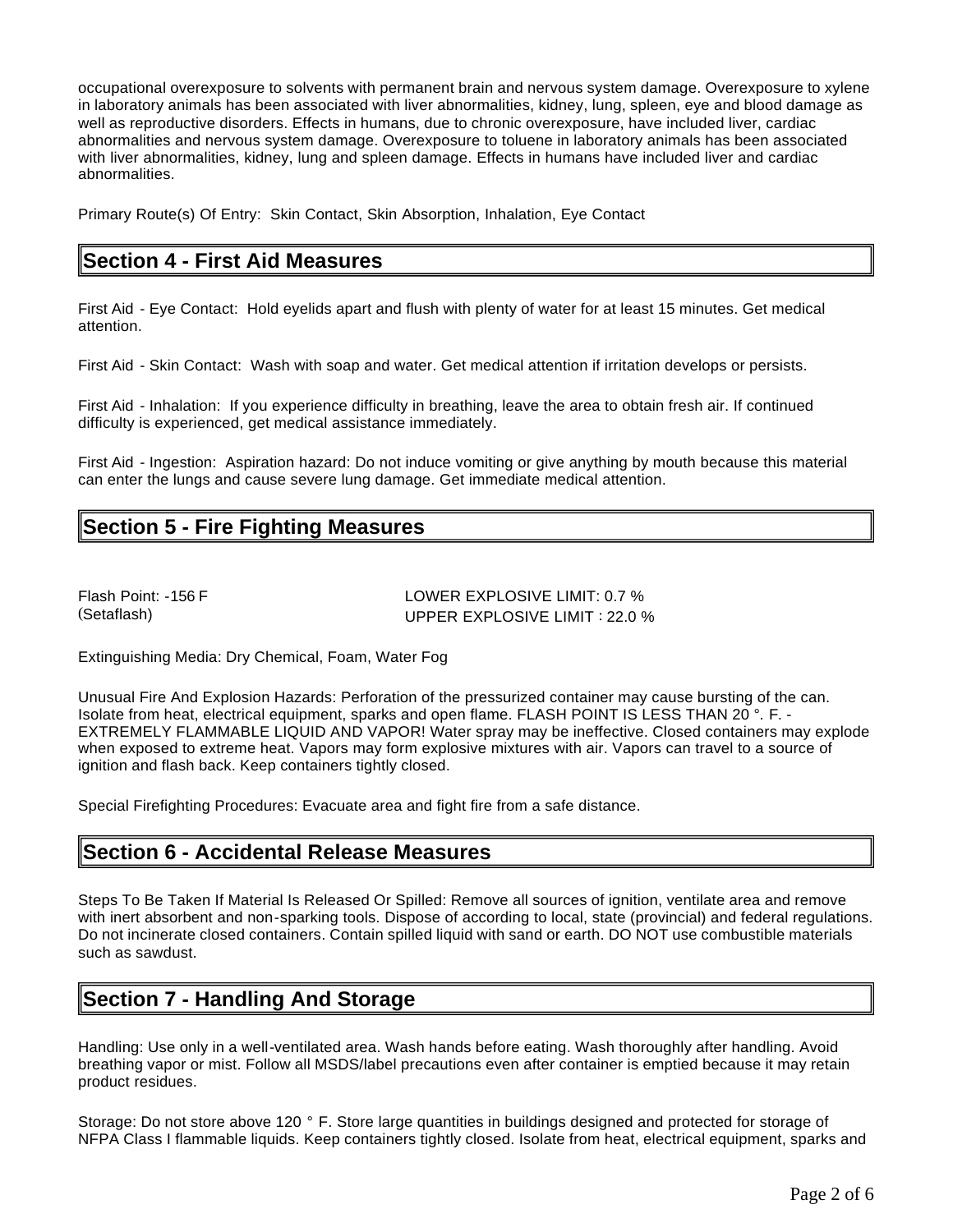# **Section 8 - Exposure Controls / Personal Protection**

Engineering Controls: Use explosion-proof ventilation equipment. Prevent build -up of vapors by opening all doors and windows to achieve cross-ventilation. Use process enclosures, local exhaust ventilation, or other engineering controls to control airborne levels below recommended exposure limits.

Respiratory Protection: A NIOSH/MSHA approved air purifying respirator with an organic vapor cartridge or canister may be permissible under certain circumstances where airborne concentrations are expected to exceed exposure limits.

Protection provided by air purifying respirators is limited. Use a positive pressure air supplied respirator if there is any potential for an uncontrolled release, exposure levels are not known, or any other circumstances where air purifying respirators may not provide adequate protection. A respiratory protection program that meets OSHA 1910.134 and ANSI Z88.2 requirements must be followed whenever workplace conditions warrant a respirator's use.

Skin Protection: Use impervious gloves to prevent skin contact and absorption of this material through the skin. Nitrile or Neoprene gloves may afford adequate skin protection.

Eye Protection: Use safety eyewear designed to protect against splash of liquids.

Other protective equipment: Refer to safety supervisor or industrial hygienist for further information regarding personal protective equipment and its application.

Hygienic Practices: Wash thoroughly with soap and water before eating, drinking or smoking.

# **Section 9 - Physical And Chemical Properties**

| Boiling Range:         | $-34 - 900$ F | Vapor Density:           | Heavier than air  |
|------------------------|---------------|--------------------------|-------------------|
| Odor:                  | Solvent Like  | Odor Threshold:          | ND                |
| Appearance:            | Liquid        | <b>Evaporation Rate:</b> | Slower than Ether |
| Solubility in H2O:     | Slight        |                          |                   |
| Freeze Point:          | <b>ND</b>     | Specific Gravity:        | 0.8050            |
| Vapor Pressure:        |               | PH:                      | NE.               |
| <b>Physical State:</b> | Liquid        |                          |                   |

(See section 16 for abbreviation legend)

# **Section 10 - Stability And Reactivity**

Conditions To Avoid: Avoid temperatures above 120 ° F. Avoid all possible sources of ignition. Flammable hydrogen gas will evolve when product comes in contact with water or damp air. Heat will be generated. The amount of heat generated will depend upon the volume of material in contact.

Incompatibility: Incompatible with strong oxidizing agents, strong acids and strong alkalies.

Hazardous Decomposition: When heated to decomposition, it emits acrid smoke and irritating fumes. By open flame, carbon monoxide and carbon dioxide.

Hazardous Polymerization: Will not occur under normal conditions.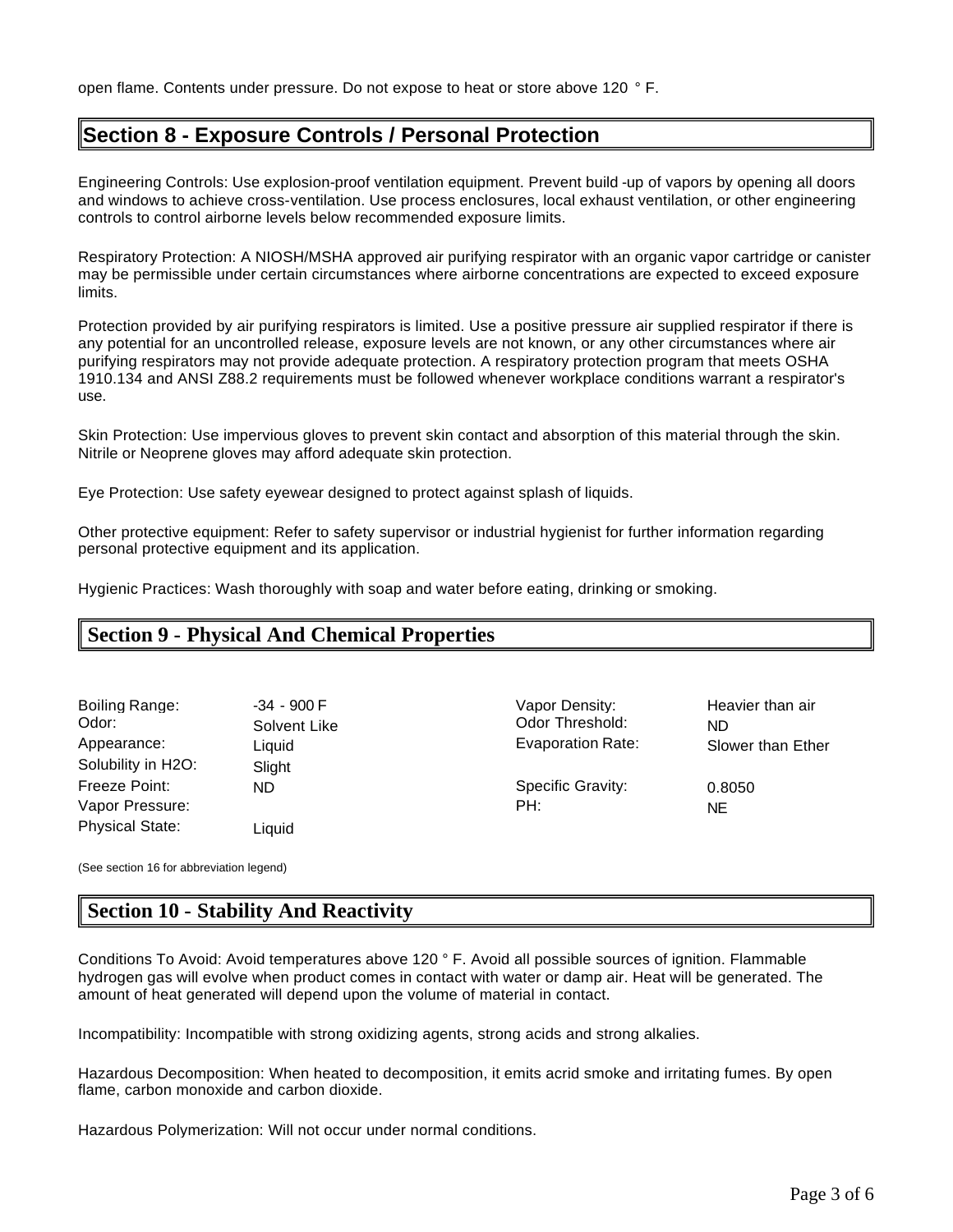## **Section 11 - Toxicological Information**

Product LD50: ND Product LC50: ND

| <b>Chemical Name</b>            | <b>LD50</b>                                     | <b>LC50</b>              |
|---------------------------------|-------------------------------------------------|--------------------------|
| Acetone                         | N.D.                                            | N.D.                     |
| <b>Liquefied Petroleum Gas</b>  | N.D.                                            | N.D.                     |
| N-Butyl Acetate                 | 13100 mg/kg (ORAL, RAT)                         | 2000 PPM (INH 4 Hr, RAT) |
| <b>Magnesium Silicate</b>       | N.D.                                            | TCLo:11mg/m3 inh.        |
| Polypropylene                   | N.D.                                            | N.D.                     |
| Xvlene                          | N.D.                                            | N.D.                     |
| Ethylene Glycol Monobutyl Ether | 1519 mg/kg (ORAL, MOUSE)700 PPM (INH 7 Hr, RAT) |                          |
| Toluene                         | N.D.                                            | N.D.                     |
| Ethylbenzene                    | 3500 mg/kg (ORAL, RAT)                          | N.D.                     |
| <b>Aluminum Flake</b>           | N.D.                                            | N.D.                     |

## **Section 12 - Ecological Information**

Ecological Information: Product is a mixture of listed components.

## **Section 13 - Disposal Information**

Disposal Information: Dispose of material in accordance to local, state and federal regulations and ordinances. Do not allow to enter storm drains or sewer systems.

## **Section 14 - Transportation Information**

| DOT Proper Shipping Name:  | Aerosol |
|----------------------------|---------|
| <b>DOT Technical Name:</b> |         |
| <b>DOT Hazard Class:</b>   | 21      |
| DOT UN/NA Number:          | UN1950  |

Packing Group: Hazard Subclass: ---Resp. Guide Page: 126

# **Section 15 - Regulatory Information**

#### **CERCLA - SARA Hazard Category**

This product has been reviewed according to the EPA "Hazard Categories" promulgated under Sections 311and 312 of the Superfund Amendment and Reauthorization Act of 1986 (SARA Title III) and is considered, under applicable definitions, to meet the following categories:

#### IMMEDIATE HEALTH HAZARD, CHRONIC HEALTH HAZARD, FIRE HAZARD

## **SARA Section 313:**

Listed below are the substances (if any) contained in this product that are subject to the reporting requirements of Section 313 of Title III of the Superfund Amendment and Reauthorization Act of 1986 and 40 CFR part 372: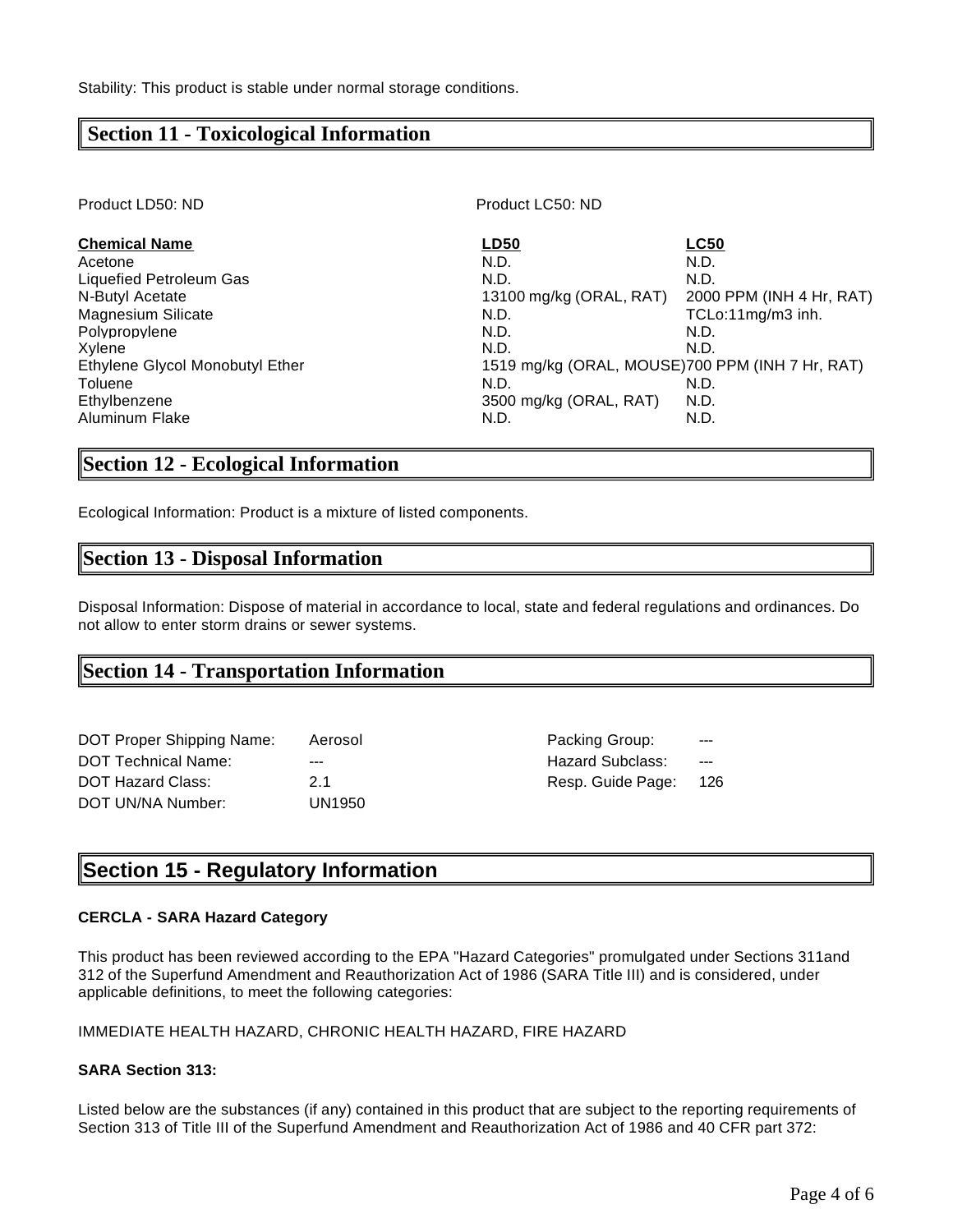Page 5 of 6

#### **Chemical Name CAS Number** Xylene 1330-20-7 Ethylene Glycol Monobutyl Ether 111-76-2 Toluene 108-88-3 Ethylbenzene 100-41-4

## **Toxic Substances Control Act:**

Listed below are the substances (if any) contained in this product that are subject to the reporting requirements of TSCA 12(B) if exported from the United States:

None known

## **U.S. State Regulations: As follows -**

## **New Jersey Right-to-Know:**

The following materials are non-hazardous, but are among the top five components in this product.

## **Chemical Name CAS Number**

Alkyd Resin MIXTURE

#### **Pennsylvania Right-to-Know:**

The following non-hazardous ingredients are present in the product at greater than 3%.

**Chemical Name CAS Number** Alkyd Resin MIXTURE

#### **California Proposition 65:**

WARNING! This product contains a chemical(s) known by the State of California to cause cancer.

WARNING! This product contains a chemical(s) known to the state of California to cause birth defects or other reproductive harm.

## **International Regulations: As follows -**

#### **CANADIAN WHMIS:**

This MSDS has been prepared in compliance with Controlled Product Regulations except for the use of the 16 headings.

#### **CANADIAN WHMIS CLASS:** AB5, D2A, D2B

# **Section 16 - Other Information**

**HMIS Ratings:**

Health: 2\* Flammability: 4 Reactivity: 0 Personal Protection: X